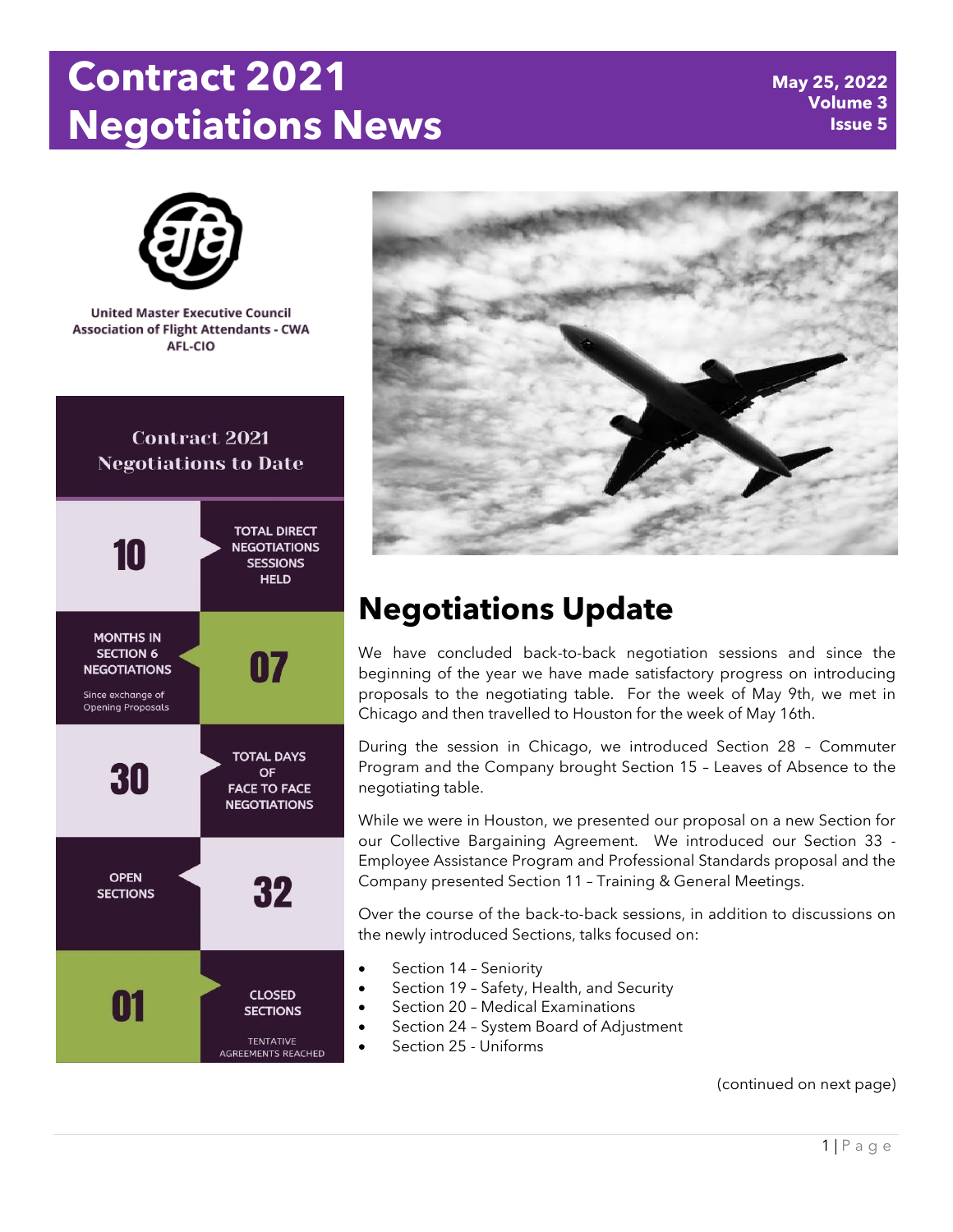### **Negotiations Update (continued)**

As we continue to focus our efforts on bringing Sections to the negotiating table, we have confirmed the following Sections will be introduced during the months of July and August.

For the week of July 11th AFA will bring Section 26 - Moving Expenses to the negotiating table and the Company will introduce Section 3 - General.

For the week of August 15th AFA will bring Section 30 – Union Activities to the negotiating table and the Company will introduce Section 16 – Job Share and Partnership Flying Programs.

For the week of August 22nd AFA will bring Section 9 – Special Qualification Flight Attendants to the negotiating table and the Company will be making a presentation on benefits.

We have scheduled dates for the balance of the year. The Sections to be discussed during these sessions will be decided as we move closer to the actual dates:

- The week of September 12th in Chicago
- The week of September 19th in Cleveland
- The week of October 3rd in Chicago
- The week of October 10th in Cleveland
- The week of the November 14th in Chicago (extended session)
- The week of the December 12th in Cleveland (extended session)

\_\_\_\_\_\_\_\_\_\_\_\_\_\_\_\_\_\_\_\_\_\_\_\_\_\_\_\_\_\_\_\_\_\_\_\_\_\_\_\_\_\_\_\_\_\_\_\_\_



### **In Industry News This Month:**

**[No More Union-Busting, Time for Companies To Give Workers What They Deserve](https://unitedafa.org/news/2022/5/17/no-more-union-busting-time-for-companies-to-give-workers-what-they-deserve)**

**[Southwest's Labor Challenges Grow as 6,100 Customer Service Workers Reject Deal](https://unitedafa.org/news/2022/5/21/southwests-labor-challenges-grow-as-6100-customer-service-workers-reject-deal)**

**[Alaska Airlines Pilots Begin Strike Vote Amid Contract Negotiations](https://unitedafa.org/news/2022/5/09/alaska-airlines-pilots-begin-strike-vote-amid-contract-negotiations)**

**[Spirit Airlines Pilots: Is the Airline Eyeing Flat Pay for Five Years?](https://unitedafa.org/news/2022/5/19/spirit-airlines-pilots-is-the-airline-eyeing-flat-pay-for-five-years)**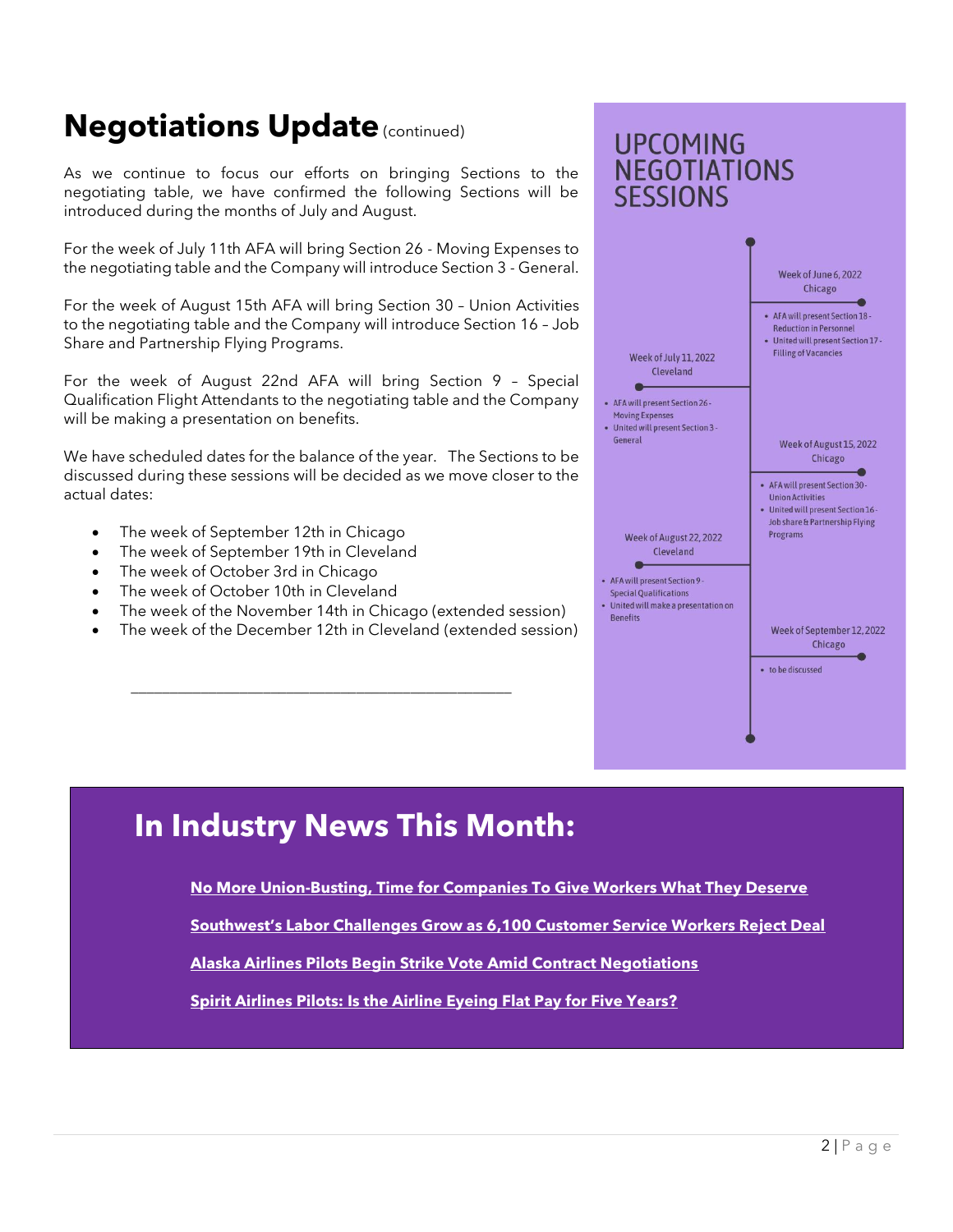### **Labor Rising**

As some of you may have noticed, there has been a surge of Unionism across the country lately. We are seeing new life and energy coming into the labor movement from workers who have realized the only things they can count on are each other, and their collective strength.

Across the country workers are rising up. At Starbucks and Amazon, in the Healthcare, Education, and Retail industries, workers are organizing for better benefits, working conditions, and job security.

There is a new generation of workers driving this revolution, and it's exciting to witness. Of course, their efforts are being challenged every day by the companies they work for. They are facing intense pressure from the corporate boardroom to abandon their efforts.

Corporations are spending tens of millions of dollars on union busting consultants and law firms. Rather than just doing the right thing for their employees, they are resorting to intimidation, retaliation, misinformation campaigns, and other illegal actions every day in their workplaces.

Every CEO at every corporation works under a contract, yet they want to deny that same protection for their employees. Workers across the country are tired of the inequality and disparities and are saying enough!!

Why is it important that more workers are organizing? Why is it important to recognize the solidarity of those workers who are on strike? If we think about how many millions of workers there are across the USA, and then think about the power of a workforce standing in solidarity, it shows us where the true power in this country lies. Imagine if EVERY worker across all industries decided to just not show up for one day - what would happen? That's right… NOTHING would get done. No garbage pick-up, no taxis, no buses, no trains, no trucks, no stores, no restaurants, no groceries, no emergency services… NOTHING.

The thing that scares corporate America the most is a unified, committed workforce. They know we have the power, and that's why they do everything possible to keep us divided.

When they know the workers are standing in solidarity, they have no choice but to listen and negotiate in good faith. That's why they try to create cultural and political differences, they label us, they encourage us to go into debt, they threaten and intimidate us because they know we have the true power - but they want us to be afraid to use it.

America is waking up, the next generations coming into the workforce are seeing that their future lies in standing together in solidarity to create their own path forward. It's an exciting time to be a unionized worker in this country.

Standing together as one, we are a force of nature that cannot be stopped.

#### HERE ARE SOME RECENT EFFORTS BY WORKERS SHOWING THEIR INCREDIBLE SOLIDARITY:

#### United Mine Workers (UMWA)

• On strike since April 2021

#### United Auto Workers (UAW)

- Case New Holland Industrial on strike in May 2022
- John Deere settled strike in November 2021 (34 days!)

Bakery, Confectionary, Tobacco Workers, and Grain Millers' Union (BCTGM)

- Frito Lay settled strike in July 2021 (18 days!)
- Nabisco settled strike in September 2021 (39days!)
- Kellogg's settled strike in December 2021 (77 days!)

United Food and Commercial Workers (UFCW)

> • Numerous grocery and retail workers locals have gone on strike over the last few years, and all have been successful

There are more happening every day as labor realizes and uses its power!